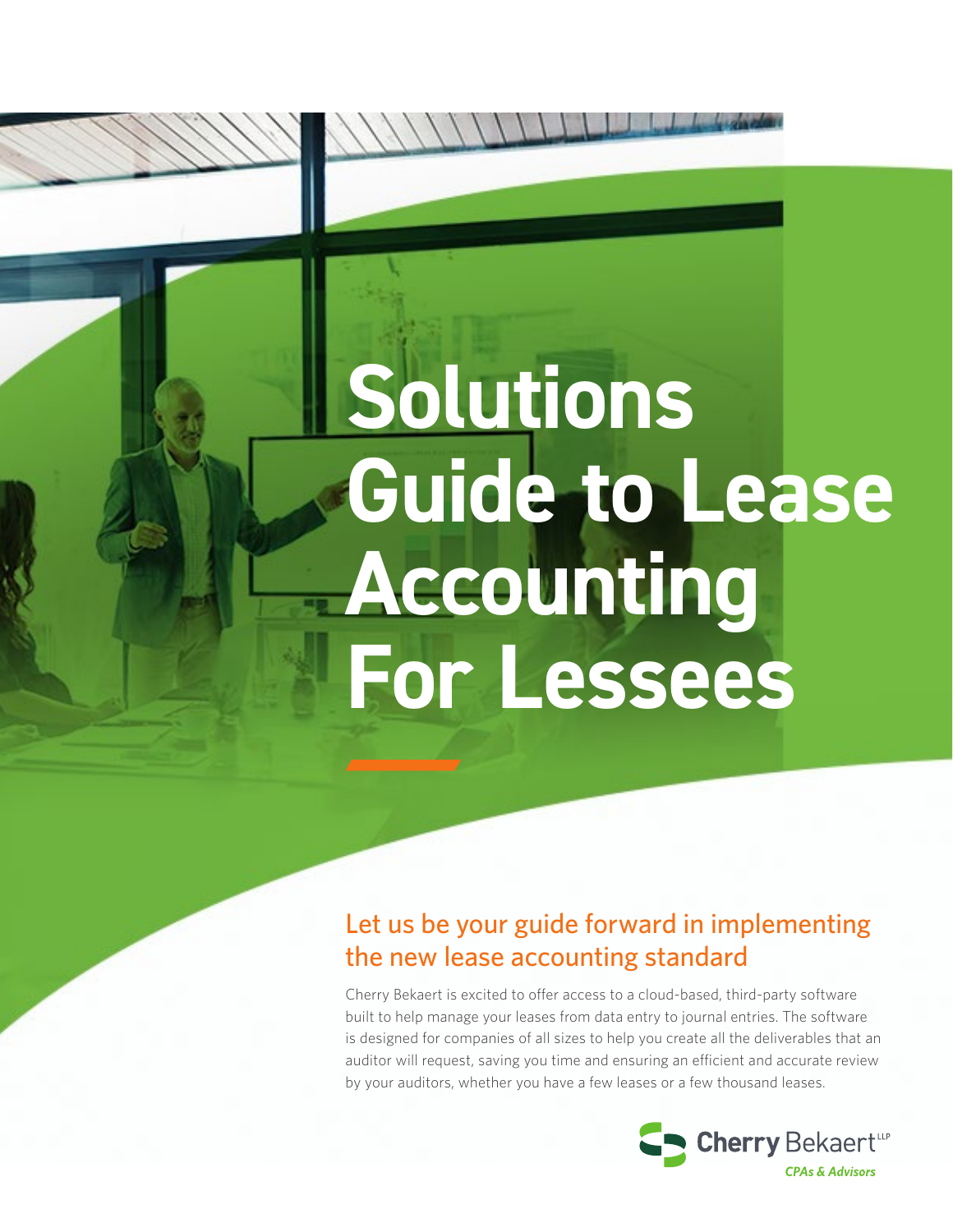### **Key features include:**

**Simplified policy elections** -- identify policy elections required by the standards in minutes with templates for FASB, GASB, & IFRS, evaluate pre-selections based on expedience, and review guidance that walks you through all selections.

**Tips and hints** -- provides explanations and guidance throughout to assist in accurate data entry.



Cherry Bekaert LLP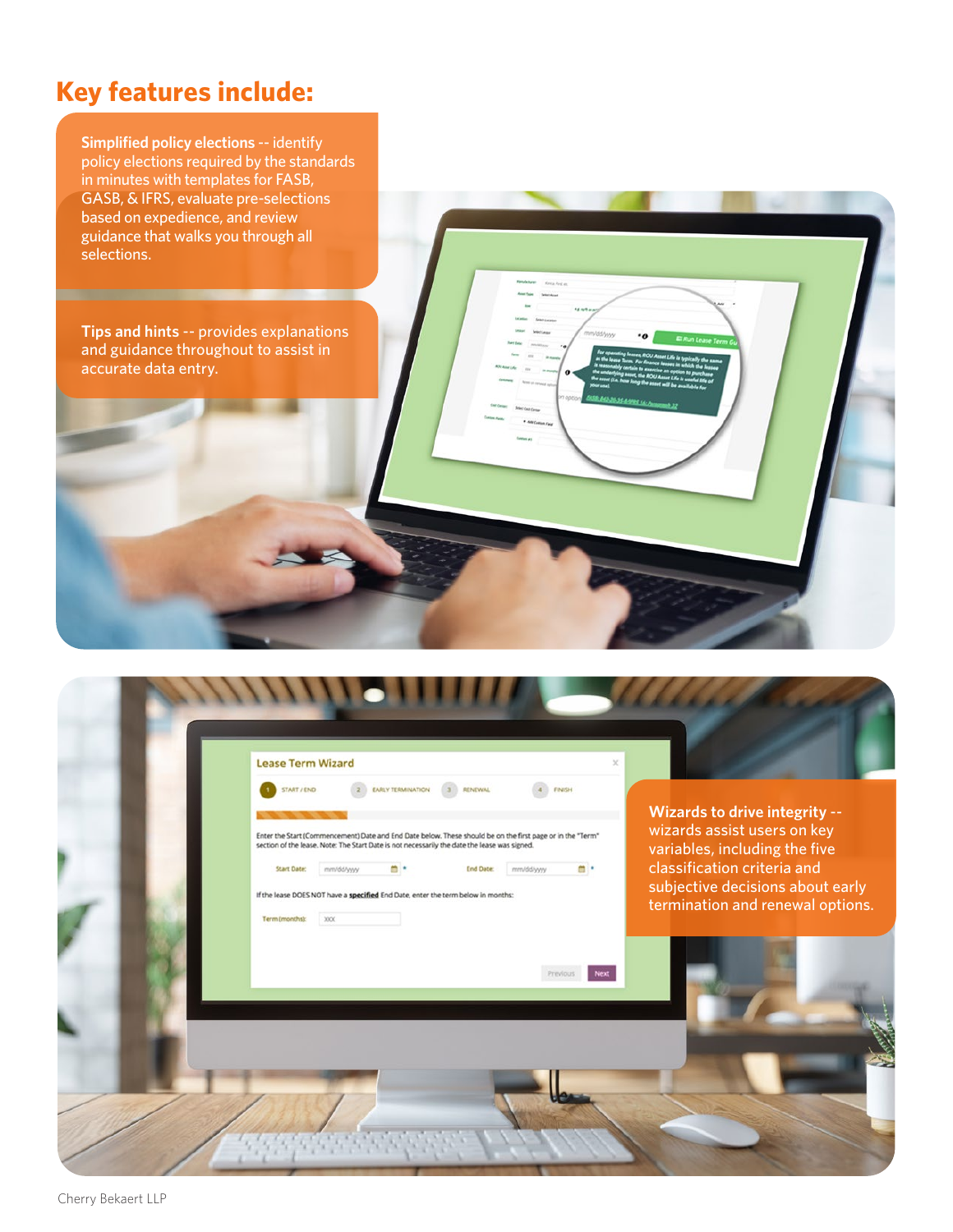**Automated footnote disclosures** - automated quantitative disclosures simplify the complex footnote requirements of the new lease standard.

> **XYZ Company** XYZ Company<br>Calculations for IFRS Lease Footnote Disclosures **XYZ Company** XYZ Company<br>Calculations for FASB Lease Footnote Disclosures 1201/2018

> > **Vatary**

onin

**Linked** 

**MA ADS** 

131,064

1212.000

**Maturity A** 

**Y3D** 

Evite trom Co.

1200

1,894,572

109.00

5 1,550,144

×,

Erist

120,514

 $295,076$ 

1,213,000 ł,

 $\mathbf{r}$ 

 $1,223,829$  $\lambda$ 

 $1.37526$ 

3.44

 $2.00$ 

4.70%

5,307

120,607  $\boldsymbol{\lambda}$ 

> 6,700  $\overline{\phantom{a}}$

> > 1,58A

 $110.15$ 

105,437

1,107.32

**VAN** 

 $4.25$ 

 $12$ 

4.53%

w

\$ 2,519.60

**Comprehensive reporting** -- out-of-the-box reporting gets information to you immediately. Create custom reports to meet any specific needs for your company.

yra leggin est

Amortanton of 9033 someti

**Junior on years prompter**<br>President on years prompter

usa legg

**NOR ENDERED** 

**LA MORFOR** 

**AMONG TRISICION, Tel. Cash paid for amounts installed in the measurement of the constructions.**<br>Clash paid for amounts included in the measurement of the constructions.<br>Clash paid for amounts included in the wages

Oberstud cesu presi polar punce answer (nr. bucche<br>RU berg pit Bucchese polar punce presen (nr. punce)<br>Dall passe ou nu

Oberating cash fores both counsely for new first<br>Eliminated cash fores both counsely texted.<br>December

Elisancing cash found from comming leases<br>Operating cash found from trance leases (i.e. principe) p<br>Digitating cash found from trance leases (i.e. trianes)<br>Digitation binouries

incan exemple opposed to excitation ps your or most ps put<br>Incan exemple opposed to excitation ps your plumps passes provided below<br>Collected case, young post obstance arrange<br>showed also

INCET sisted cleaned unioned state au to hear por location for<br>INCET sisted cleaned to a security ps view cleaning less paying<br>Climated cleaned some newspape ps view cleaning lesse paying<br>Climated clean your some

Attribute sixa shi qorosu inte pi chasqud jenes<br>Attributi asa shi qorosu inte pi chasqud jenes<br>Keliyaay asa ahi

Ablication states interested when plus means<br>Ablication states account in except to the relation consisted provide<br>INCF street consider to except the very state plus to the relation<br>ICFT street consider a security at last

Adolpasy executive classical state of reference pressure<br>Adolpasy executive interactions description and the classical pressure<br>Adolpasy executive interactions description and in the classical pressure<br>Adolpasy executive i

Vylicu jetere exteriore

**Generate journal entries** -- export engine provides customizable and error-free exports, so users can easily update ERP and other accounting systems.

 $1212$ 

 $\overline{\phantom{a}}$ **SAL140** 

 $121.55$ 

 $9.825.5$ 

 $1.7002$ 

 $1.23833$ 

424,145

**Plastade AL** 

**AND DRIVER OF** 

244,140

244,140

 $u_{MLI}$ 

 $\epsilon$  *Gayman* 

**MARK** k.